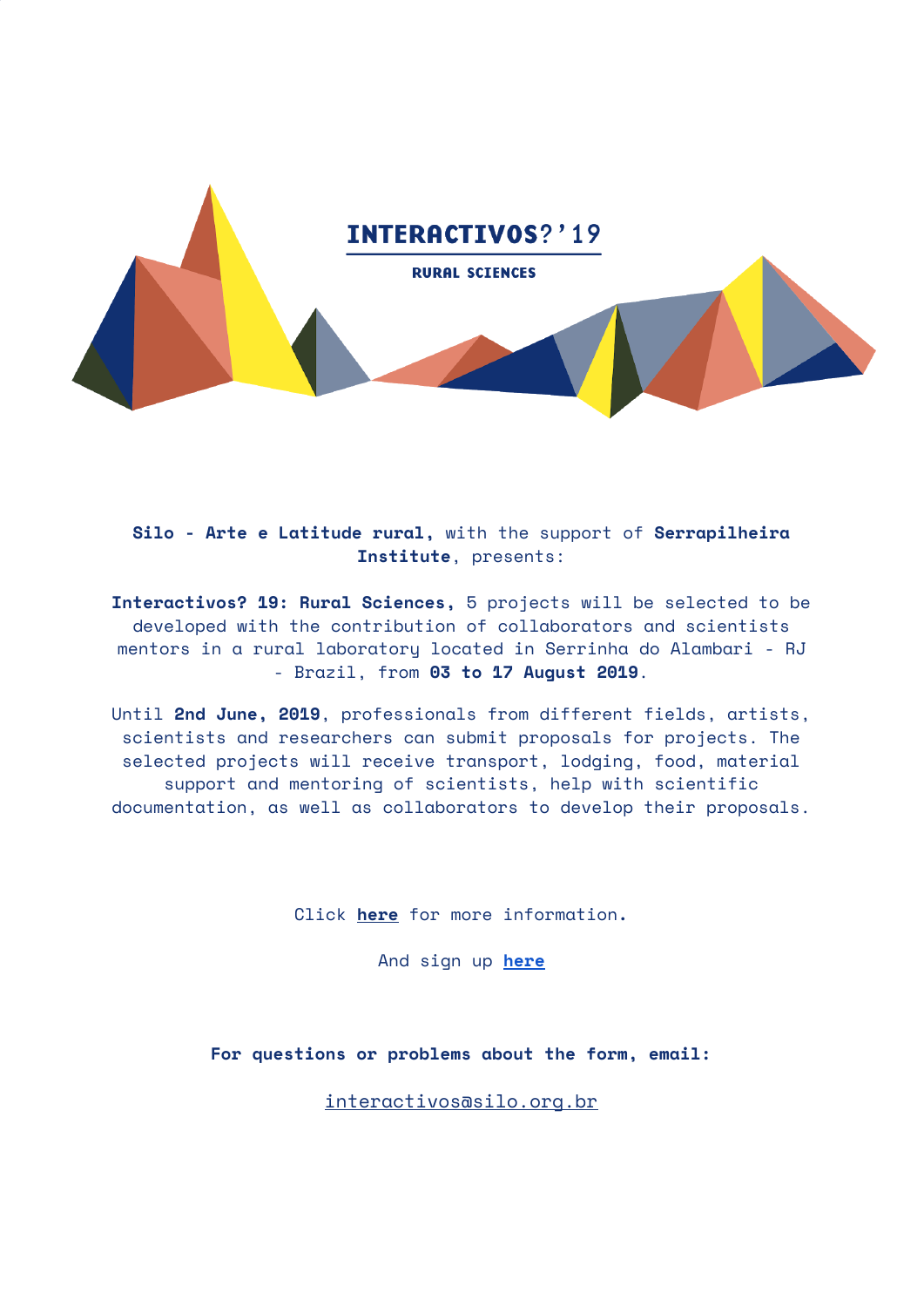## **INTERNATIONAL CALL**

#### **Interactivos?'19: Rural Sciences**

#### **CONTEXT**

**Interactivos?** is a laboratory for the development of projects in a collaborative way. This edition focuses on the integration of science and society through the dissemination of science, the teaching of scientific practices and the sharing of processes generated in the course of the **laboratory to be carried out in a rural environment.**

It works like a laboratory of experimentation and participatory scientific education. Encouraging the intersection between popular, scientific, technical and artistic knowledge, this edition of **Interactivos?** wishes to welcome projects that are related to science, its methods and processes.

Having as references the methodologies and practices of citizen science projects, as well as Open Source and DIY projects, we want to expand the possibilities and opportunities of scientific research, strengthen dialogues among different disciplines, and create openings for diversity of participation in several stages of the scientific process.

Scientific methods of knowledge production are, first and foremost, inquisitive and questioning processes, in many ways: from the initial formulation of questions about phenomena and events to the interpretation of results. Acts of observation, identification, experimentation and verification are part of the scientific production process.

Projects submitted should have propose questions and experiments that address scientific issues related to ecological infrastructures, bioarchitecture, agroecology, synoptic agriculture, power generation, communication, transportation systems, biology, botany, climate change, geology, metrology, maths, physics, chemistry, agronomy, meteorology, astronomy, education, art, culture and others.

We are looking for projects that demonstrate clarity in the questions that are being asked, that have an outline of the methodology to be used and proposal of experiments to be carried out, even if they are just initial ideas.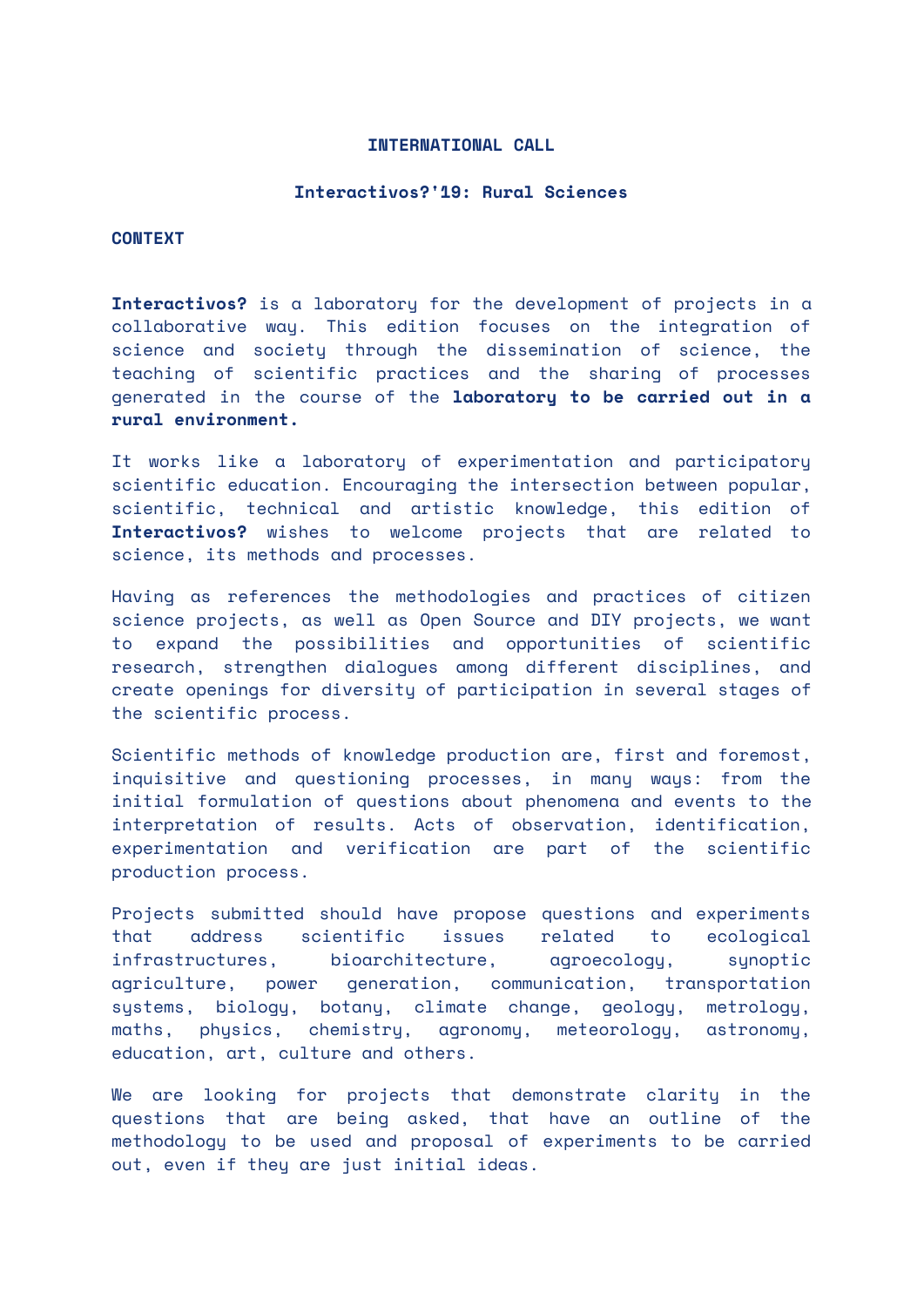### **CONDITIONS**

To the selected projects we offer: transportation (for 1 person), lodging, food; work environment with tools and internet connection; collective spaces for meetings; tutors and technicians to assist in the development of the projects, mentoring of scientists and help with scientific documentation t; a small budget for materias and equipment for the development of proposals.

#### **METHODOLOGY**

This work methodology aims to be a platform for research, production and collective learning that starts from the development of the selected projects. 5 Proposals will be selected to be developed in multidisciplinary groups composed by the project proponents and up to 5 collaborators, with the advice of tutors and scientists mentors aiming the accompaniment of scientific experiments, use of scientific methods, methodologies and the careful documentation of the projects. The call for collaborators will be launched after the selection of the projects. Each working group should think about having a prototype of their idea at the end of the process. One of the key objectives of the program is to foster the development, dissemination and free access to networks of collaboration and knowledge.

## **BACKGROUND**

The model of this program is based on the methodology developed by Medialab-Prado, a center for arts and technology based in Madrid, Spain. Since 2006, **Interactivos?** proposes an interactive model of learning that surpasses the typical hierarchical dynamics established in the teacher/student relationship. The name refers to a questioning of the idea of interactivity while proposing the collective creation and use of open tools in an environment in which participants can both learn and teach. Our team has been working with this methodology since 2012.